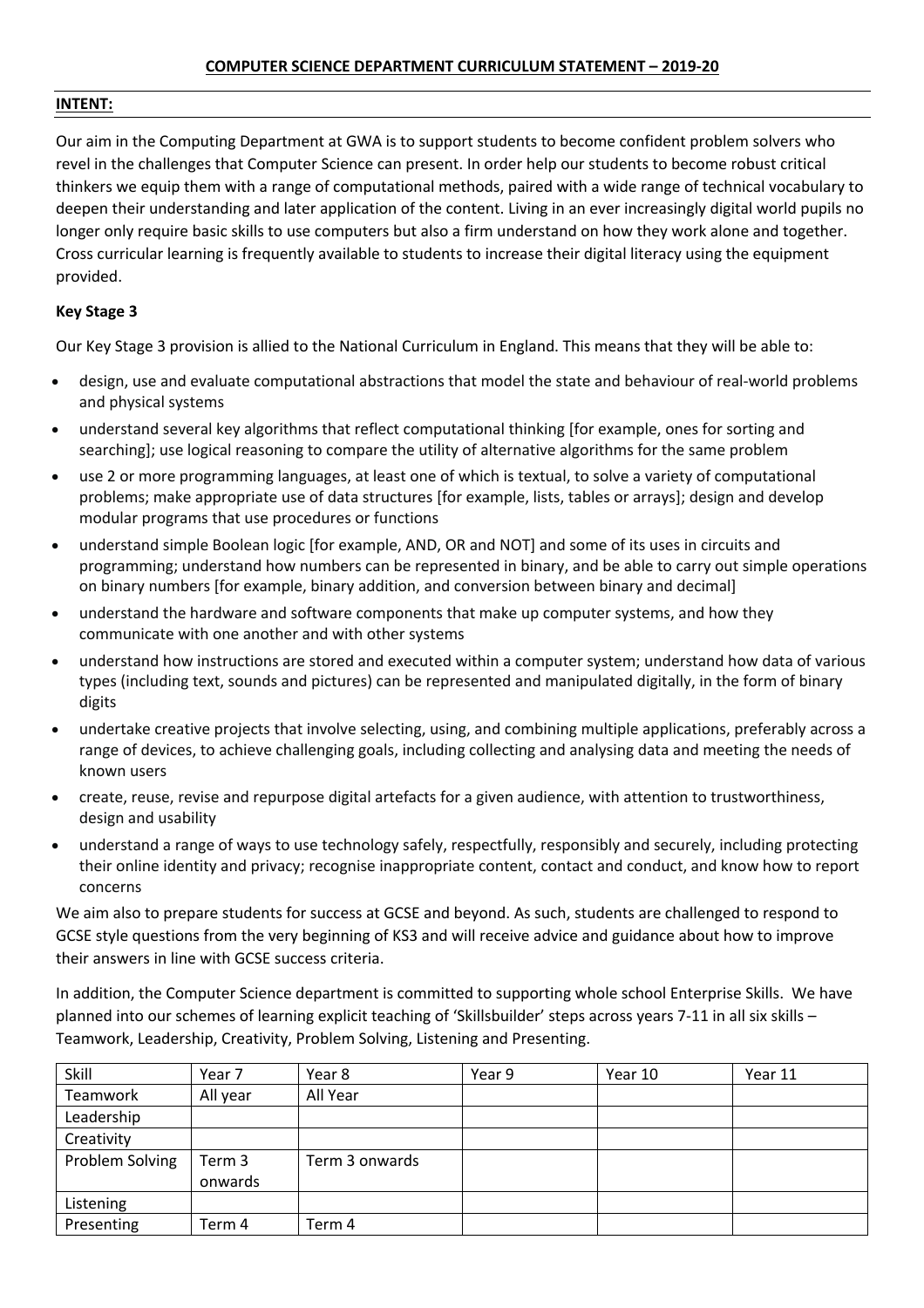# **Key Stage 4**

KS4 Computer Science will follow the OCR specification, which is split into two main components:

- 1. Computer Systems
- 2. Computational thinking, algorithms and programming.

The qualification is the equivalent to taking a higher tier science qualification in comparison. The content in our KS3 provision is directly mapped from the GCSE specification to ensure the students have a strong knowledge base to build upon from the very beginning of their GCSE journey.

The content they study at KS4 also follows into the A Level where pupils then deepen their knowledge further.

# **Key Stage 5**

Studies at KS5 are through OCR for Computer Science. Within the course students will gain an understanding and ability to apply the fundamental principles and concepts of computer science, including: abstraction, decomposition, logic, algorithms and data representation. They will also explore a language of their choice to create a solution that solves a problem of their own recognition, developing their ability to think creatively, innovatively, analytically, logically and critically. The depth of the maths at KS5 within Computer Science is comparable to that studied within the Further Maths A Level also.

# **A Level Computer Science**

- The characteristics of contemporary processors, input, output and storage devices
- Software and software development
- Exchanging data
- Data types, data structures and algorithms
- Legal, moral, cultural and ethical issues
- Elements of computational thinking
- Problem solving and programming
- Algorithms to solve problems and standard algorithms

## **IMPLEMENTATION**:

Please see links to the right to our long-term and medium-term schemes of learning. These schemes are designed to outline what we teach to ensure the intent of our curriculum is delivered across each key stage.

Our schemes of learning include:

## **Long term overviews:**

- Clear links to prior learning (Y7 linked to KS2, Y7 to Y8 and so on)
- Topic outline summarising key content

## **Medium term plans:**

- Root enquiry and key enquiry questions

- Key Knowledge, Skills and Understanding (delivered through know, apply, extend learning objectives/outcomes)

- Duration
- Planned assessment of student progress and impact of taught curriculum
- Assessment and improvement opportunities (DIRT) through fortnightly quizzes
- Literacy and Numeracy
- Opportunities to extend learning
- Enterprise skills in the form of projects
- Appropriate challenge and differentiation opportunitie

| LONG TERM          |
|--------------------|
| Click on the       |
| links below:       |
| Year 7             |
| Year 8             |
| Year 9             |
| Year 10            |
| Year 11            |
| Year 12            |
| Year 13            |
|                    |
|                    |
| <b>MEDIUM TERM</b> |
| Click on the       |
| links below:       |
| Year 7             |
| Year 8             |
| Year 9             |
| Year 10            |
| Year 11            |
| Year 12            |
| Year 13            |